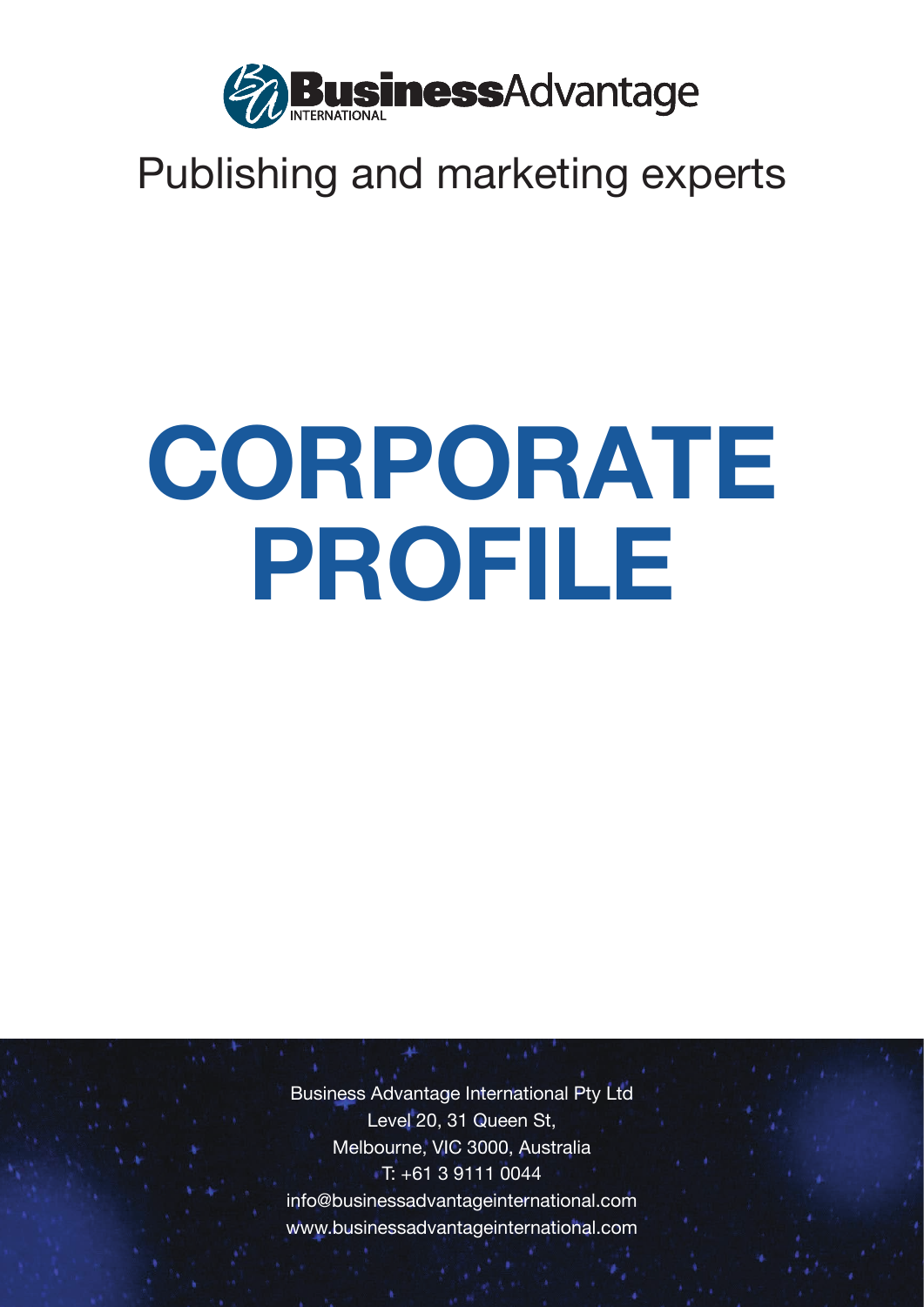

## **ABOUT US**

We are content experts who produce our own media, host conferences and provide publishing and marketing services.

The company was founded in 2004 by Robert Hamilton-Jones and Andrew Wilkins. Colleagues in the Australian media industry, they share a passion for excellence in corporate publishing and extensive experience of international markets.

Business Advantage International has produced scores of business guides on countries from Vietnam to Tonga, staged several prestigious international conferences and launched a world-class inflight magazine.

In Papua New Guinea, we have produced the renowned annual Business Advantage Papua New Guinea guide since 2006.

Its online sister publication, [businessadvantagepng.com](http://businessadvantagepng.com), is PNG's top-ranked source of business news, with over 250,000 individual readers annually.



Robert Hamilton-Jones & Andrew Wilkins



In 2015, we were listed 59th in the BRW Fast 100 list of the fastest-growing companies in Australia. In 2017, we received a Lord Mayor's Commendation from Melbourne's Lord Mayor.

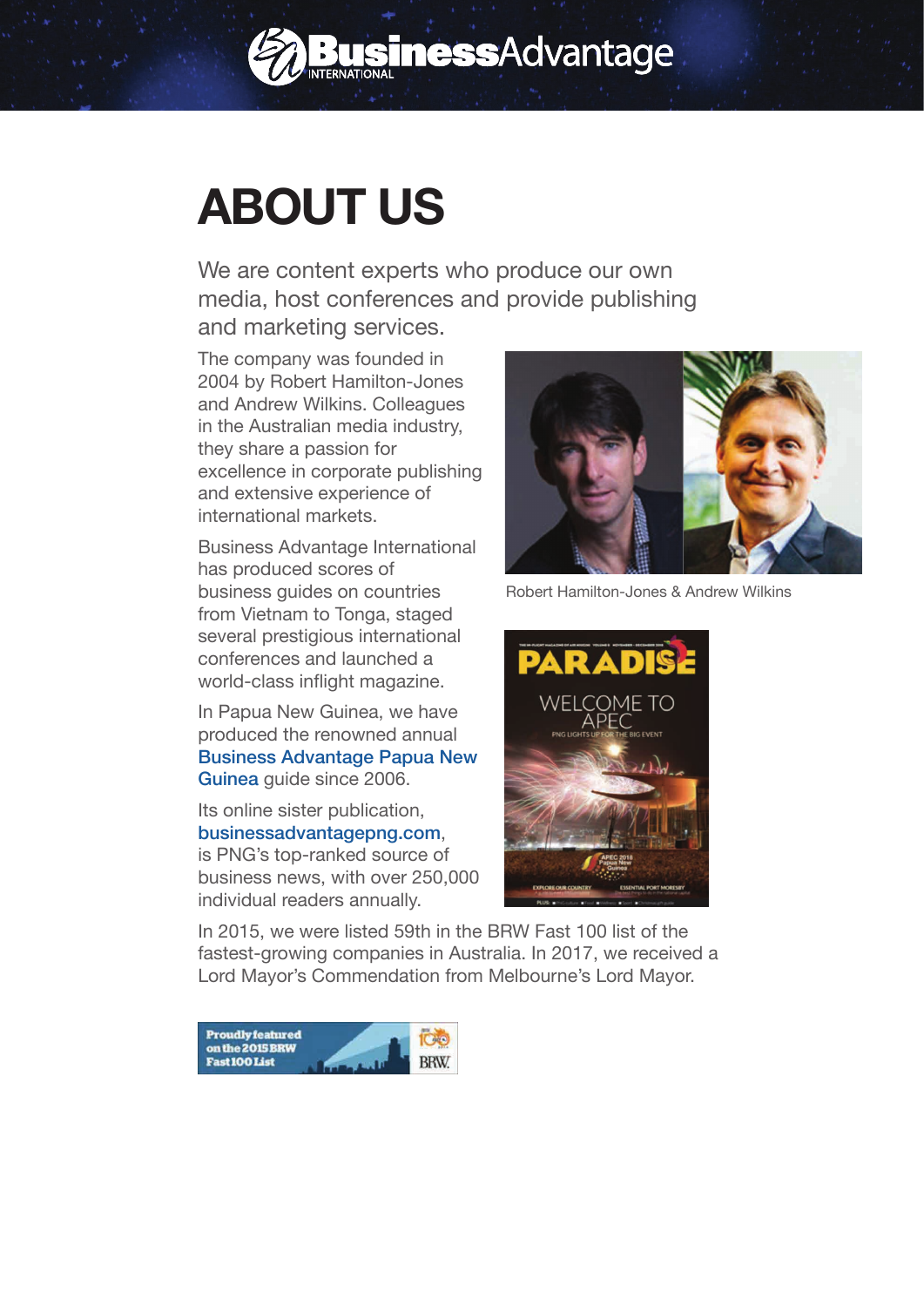

## **SERVICES**

Business Advantage International has a long-track record of providing blue chip publishing, marketing and corporate communications services.



**Publishing** Annual reports Custom magazines **Brochures** 



**Investment promotion**

Annual reports Custom publications Events (online and physical)



**Marketing consulting** Strategic advice Outsourced marketing Project management



**Corporate branding** Style guides Digital reputation management Brand execution



**In-flight agency** Publishing Ancillary revenue



#### **Business intelligence**

Investment guides Custom reports Market research